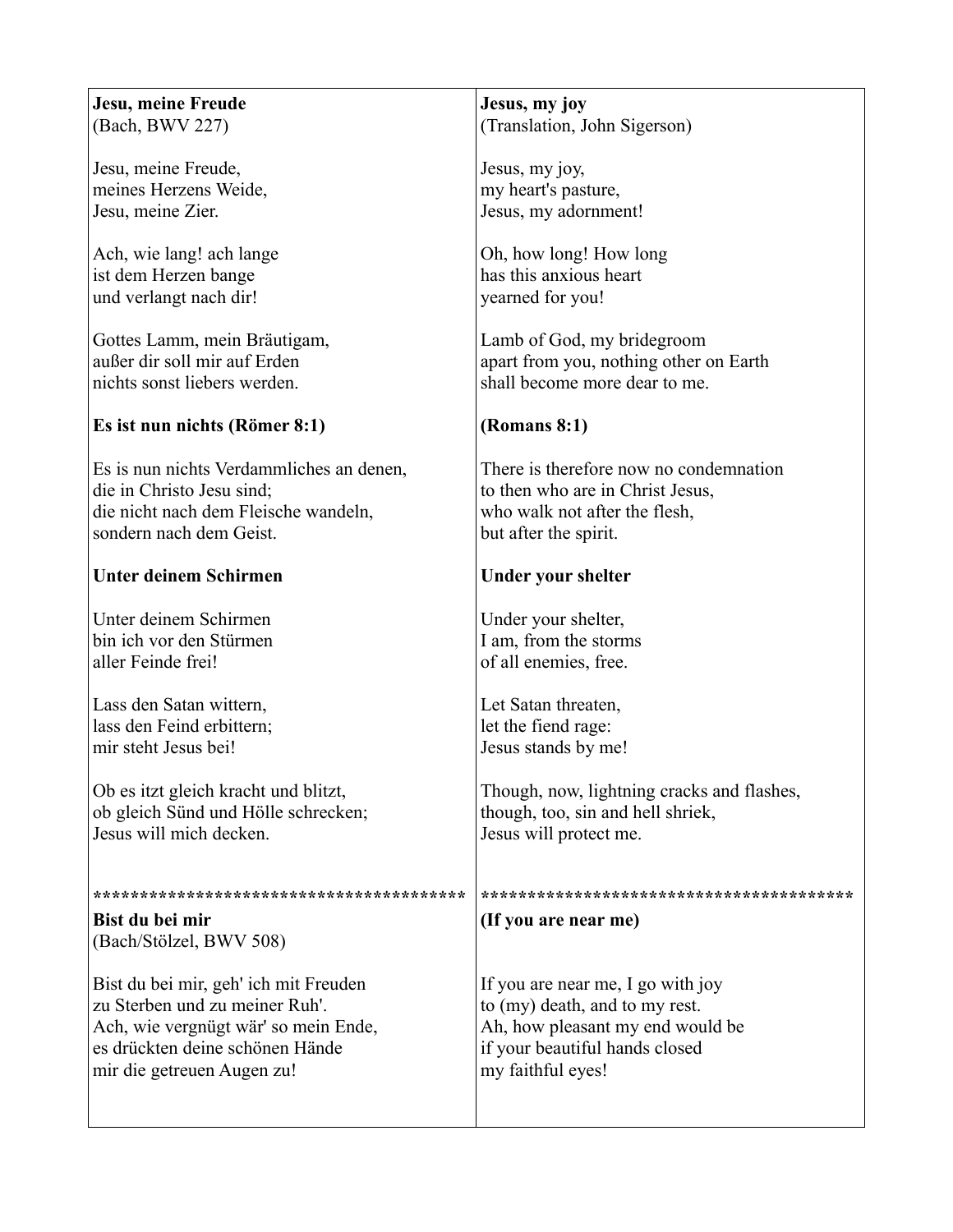| Voi che sapete                         | You who know                                      |
|----------------------------------------|---------------------------------------------------|
| (Mozart, Le nozze de Figaro)           | (Translation by Naomi Gurt Lind)                  |
|                                        |                                                   |
| Voi che sapete che cosa e amor,        | You who know what love is,                        |
| Donne, vedete s'io l'ho nel cor.       | Ladies, see of I have it in my heart.             |
| Quello ch'io provo vi ridiro,          | I'll tell you what I'm feeling,                   |
| E per me nuovo, capir nol so.          | It's new for me, and I understand nothing.        |
| Sento un affetto, pien di desir,       | I have a feeling, full of desire,                 |
| Cho'ra e diletto, ch'ora e martir.     | Which is by turns delightful and miserable.       |
| Gelo e poi sento l'alma avvampar,      | I freeze and then feel my soul go up in flames,   |
| E in un momento torno a gelar.         | Then in a moment I turn to ice.                   |
| Ricerco un bene fuori di me,           | I'm searching for affection outside of myself,    |
| Non so ch'il tiene, non so cos'e.      | I don't know how to hold it, nor even what it is! |
| Sospiro e gemo senza voler,            | I sigh and lament without wanting to,             |
| Palpito e tremo senza saper,           | I twitter and tremble without knowing why,        |
| Non trovo pace notte ne di,            | I find peace neither night nor day,               |
| Ma pur mi piace languir cosi.          | But still rather enjoy languishing this way.      |
| Voi che sapete che cosa e amor,        | You who know what love is,                        |
| Donne, vedete s'io l'ho nel cor.       | Ladies, see if I have it in my heart.             |
|                                        |                                                   |
|                                        |                                                   |
|                                        |                                                   |
| <b>Der Wanderer</b>                    | <b>The Wanderer</b>                               |
| (Schubert)                             |                                                   |
|                                        |                                                   |
| Ich komme vom Gebirge her,             | I come here from the mountains,                   |
| es dampft das Tal, es braust das Meer. | the valley steams, the ocean roars.               |
| Ich wandle still, bin wenig froh,      | I wander silently, am less joyful,                |
| und immer fragt der Seufzer: wo?       | and always (my) sighs ask: where?                 |
| $\dots$ immer wo?                      | always, where?                                    |
|                                        |                                                   |
| Die Sonne dünkt mich hier so kalt,     | The sun seems here so cold to me,                 |
| die Blüte welk, das Leben alt,         | the blossoms wilted, from old life,               |
| und was sie reden, leerer Schall,      | and what they speak, empty sound,                 |
| ich bin ein Fremdling überall.         | I am a stranger everywhere.                       |
|                                        |                                                   |
| Wo bist du, meine geliebtes Land?      | Where are you, my beloved land?                   |
| Gesucht, geahnt, und nie gekannt!      | Searched for, foreseen, and never known!          |
| Das Land so hoffnungsgrün,             | The land so green with hope,                      |
| Das Land wo meine Rosenblühn,          | The land where my roses bloom,                    |
|                                        |                                                   |
| Wo meine Freunde wandelnd gehn,        | Where my friends go wandering,                    |
| wo meine Toten auferstehn,             | where my dead ones are resurrected,               |
| das Land, das meine Sprache spricht,   | The land which speaks my language,                |
| o Land, wo bist du?                    | o land, where are you?                            |
|                                        |                                                   |
| Ich wandle still, bin wenig froh,      | I wander silently, am less joyful,                |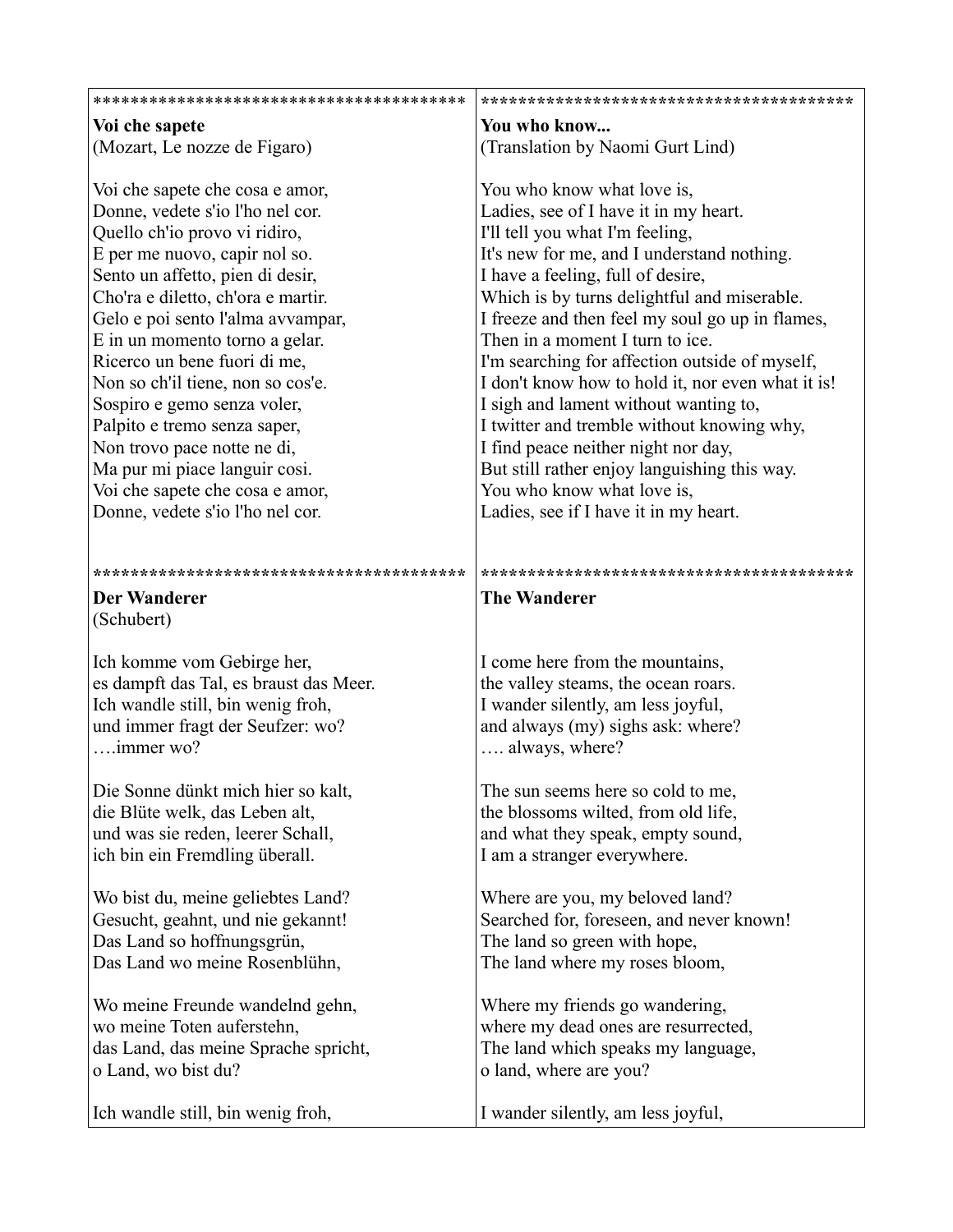| und immer fragt der Seufzer: wo?<br>$\ldots$ immer wo?                             | and always (my) sighs ask: where?<br>always, where?                                           |
|------------------------------------------------------------------------------------|-----------------------------------------------------------------------------------------------|
| Im Geisterhauch tönt's mir zurück:                                                 | A ghastly whisper responds to me:                                                             |
| Dort, wo du nicht bist, dort ist das Glück!                                        | There, where you are not, there is happiness!                                                 |
|                                                                                    |                                                                                               |
|                                                                                    |                                                                                               |
| Piangerò la sorte mia                                                              | I will moan my fate                                                                           |
| (Handel, Giulio Cesare)                                                            |                                                                                               |
| E pur così in un giorno<br>perdo fasti e grandezze? Ahi fato rio!                  | And yet in one day<br>I have lost magnificence and glory? Oh cruel fate!                      |
| Cesare, il mio bel nume, è forse estinto;<br>Cornelia e Sesto inermi son, né sanno | Caesar, my beloved idol is probably deceased;<br>Cornelia and Sextus are helpless, and cannot |
| darmi soccorso. O dio!                                                             | give me assistance . O God!                                                                   |
| Non resta alcuna speme al viver mio.                                               | There is no hope left in my life                                                              |
|                                                                                    |                                                                                               |
| Piangerò la sorte mia,                                                             | I will moan my fate                                                                           |
| sì crudele e tanto ria,                                                            | so cruel and brutal,                                                                          |
| finché vita in petto avrò.                                                         | as long as there is life in my bosom.                                                         |
| Ma poi morta d'ogn'intorno                                                         | But when it comes around that I am dead                                                       |
| il tiranno e notte e giorno<br>fatta spettro agiterò.                              | and turned into a ghost, by night and by day<br>I will haunt the tyrant!                      |
|                                                                                    |                                                                                               |
|                                                                                    |                                                                                               |
|                                                                                    |                                                                                               |
|                                                                                    |                                                                                               |
| <b>Adelaide</b>                                                                    | <b>Adelaide</b>                                                                               |
| (Beethoven)                                                                        |                                                                                               |
| Einsam wandelt dein Freund im Frühlingsgarten,                                     | Alone your friend wanders in the spring garden,                                               |
| Mild vom lieblichen Zauberlicht umflossen,                                         | Mildly enveloped by magic light that quivers                                                  |
| Das durch wankende Blütenzweige zittert,                                           | through swaying, blossoming boughs,                                                           |
| Adelaide!                                                                          | Adelaide!                                                                                     |
| In der spiegelnden Flut, im Schnee der Alpen,                                      | In the mirroring stream, in the snow of the Alps,                                             |
| In des sinkenden Tages Goldgewölken,                                               | In the sinking day's golden clouds,                                                           |
| Im Gefilde der Sterne strahlt dein Bildnis,                                        | In the fields of stars, your image radiates,                                                  |
| Adelaide!                                                                          | Adelaide!                                                                                     |
| Abendlüfte im zarten Laube flüstern,                                               | Evening breezes whisper in the tender leaves,                                                 |
| Silberglöckchen des Mais im Grase säuseln,                                         | Silvery lilies-of-the-valley rustle in the grass,                                             |
| Wellen rauschen und Nachtigallen flöten:                                           | Waves rush and nightingales whistle:                                                          |
| Adelaide!                                                                          | Adelaide!                                                                                     |
|                                                                                    |                                                                                               |
| Einst, o Wunder! entblüht auf meinem Grabe<br>Eine Blume der Asche meines Herzens; | One day, o wonder! upon my grave will bloom<br>A flower from the ashes of my heart;           |
| Deutlich schimmert auf jedem Purpurblättchen:                                      | Then clearly on every purple leaf shimmers:                                                   |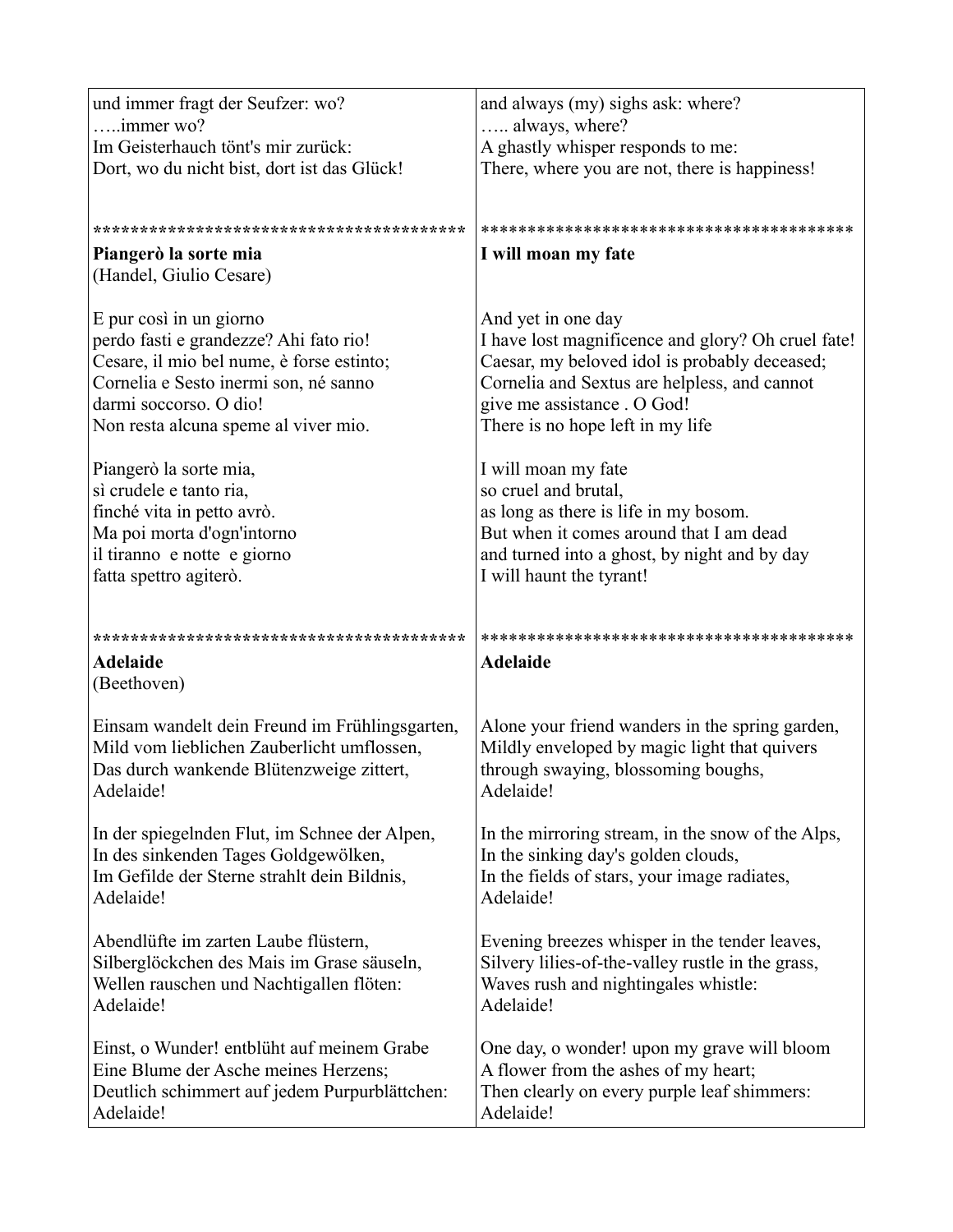| <b>Selections from Schumann's Op. 24</b> | <b>Selections from Schumann's Op. 24</b>       |
|------------------------------------------|------------------------------------------------|
| No. 5                                    | No. 5                                          |
| Schöne Wiege meiner Leiden,              | Beautiful cradle of my sorrows,                |
| schönes Grabmal meiner Ruh',             | Beautiful tombstone of my rest,                |
| schöne Stadt, wir müssen scheiden, -     | Beautiful town - we must part, -               |
| Lebe wohl! ruf' ich dir zu.              | farewell! I call to you.                       |
| Lebe wohl, du heil'ge Schwelle,          | Farewell, you holy threshold,                  |
| wo da wandelt Liebchen traut;            | across which my darling would tread;           |
| lebe wohl! du heil'ge Stelle,            | farewell! you sacred spot                      |
| wo ich sie zuerst geschaut.              | where I first saw her.                         |
| Hätt' ich dich doch nie gesehen,         | Would that I had never seen you,               |
| schöne Herzenskönigin!                   | lovely queen of my heart!                      |
| Nimmer wär' es dann geschehen,           | Never would it then have happened,             |
| daß ich jetzt so elend bin.              | that I would now be so wretched.               |
| Nie wollt' ich dein Herze rühren,        | I never wished to touch your heart,            |
| Liebe hab' ich nie erfleht;              | I never begged for love;                       |
| nur ein stilles Leben führen             | all I wished was to lead a quiet life          |
| wollt' ich, wo dein Odem weht.           | where your breath could stir me.               |
| Doch du drängst mich selbst von hinnen,  | Yet you yourself pushed me away from you,      |
| bittre Worte spricht dein Mund;          | with bitter words at your lips;                |
| Wahnsinn wühlt in meinen Sinnen,         | Madness filled my senses,                      |
| und mein Herz ist krank und wund.        | and my heart is sick and wounded.              |
| Und die Glieder matt und träge           | And my limbs are heavy and sluggish;           |
| schlepp' ich fort am Wanderstab,         | I'll drag myself forward, leaning on my staff, |
| bis mein müdes Haupt ich lege            | until I can lay my weary head                  |
| ferne in ein kühles Grab.                | in a cool and distant grave.                   |
| No. 6                                    | No. 6                                          |
| Warte, warte, wilder Schiffmann,         | Wait, wait, wild boatman,                      |
| gleich folg' ich zum Hafen dir;          | soon I'll follow you to the harbor;            |
| von zwei Jungfraun nehm' ich Abschied,   | from two maidens I am taking my leave,         |
| von Europa und von ihr.                  | from Europe and from Her.                      |
| Blutquell, rinn' aus meinen Augen,       | Stream of blood, run from my eyes,             |
| Blutquell, brich aus meinem Leib,        | stream of blood, burst from my body,           |
| daß ich mit dem heißen Blute             | so that with this hot blood                    |
| meine Schmerzen niederschreib'.          | I can write down my agonies.                   |
| Ei, mein Lieb, warum just heute          | Ah, my dear, why just today                    |
| schauderst du, mein Blut zu sehn?        | do you shudder to see my blood?                |
| Sahst mich bleich und herzeblutend       | You've seen me pale, my heart bleeding,        |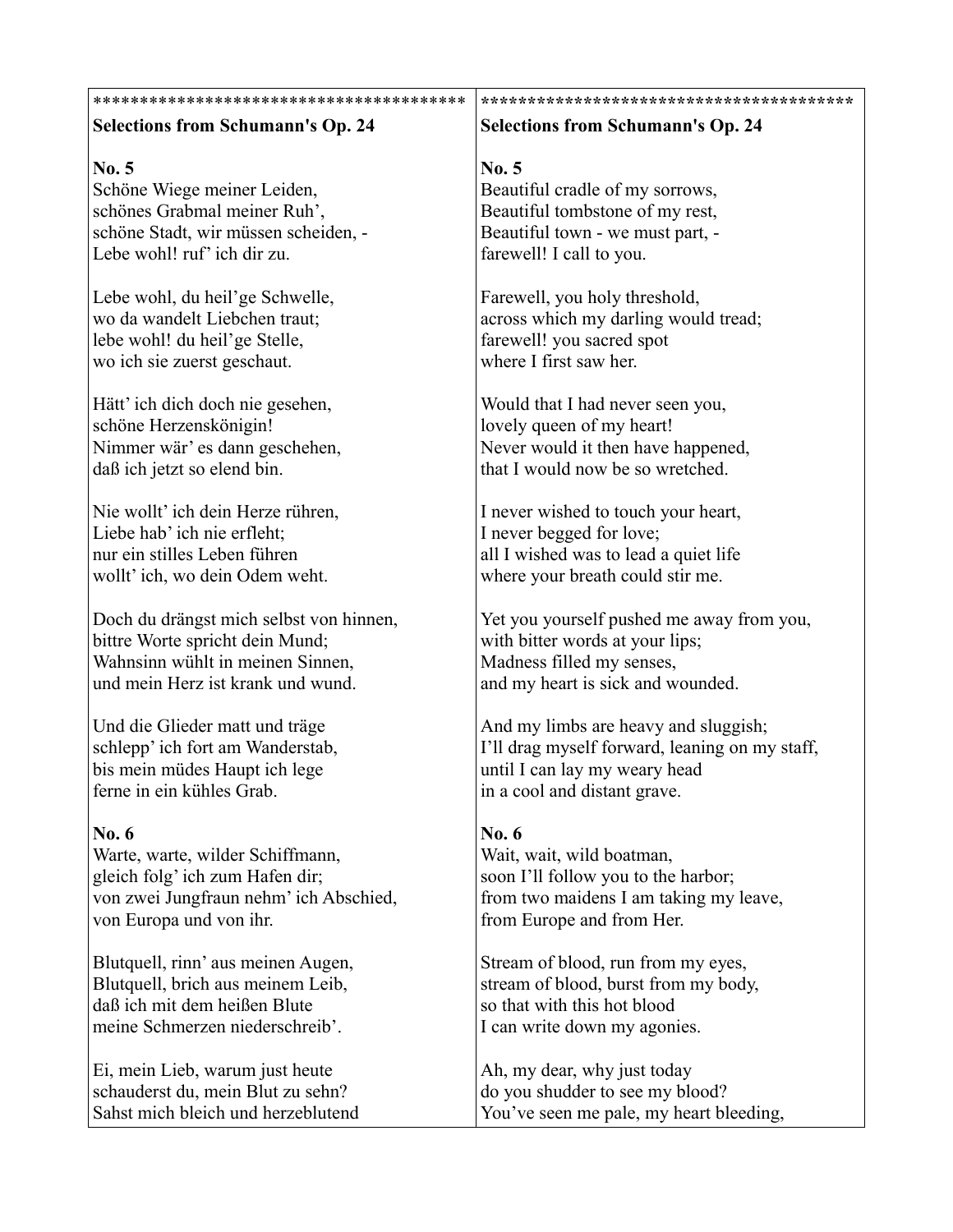| lange Jahre vor dir stehn!                   | standing before you for many years!                |
|----------------------------------------------|----------------------------------------------------|
| Kennst du noch das alte Liedchen             | Do you know that old song                          |
| von der Schlang' im Paradies,                | about the serpent in Paradise                      |
| die durch schlimme Apfelgabe                 | who, by wickedly giving an apple,                  |
| unsern Ahn ins Elend stieß.                  | threw our ancestors into misery?                   |
| Alles Unheil brachten Äpfel!                 | Apples have caused every ill!                      |
| Eva bracht' damit den Tod,                   | Eve brought death through them,                    |
| Eris brachte Trojas Flammen,                 | Eris caused the flames of Troy;                    |
| du brachst'st beides, Flamm' und Tod.        | and you brought both, flame and death.             |
| <b>No. 8</b>                                 | No. 8                                              |
| Anfangs wollt' ich fast verzagen,            | At first I almost despaired,                       |
| und ich glaubt', ich trüg' es nie;           | and I thought I would never be able to bear it;    |
| und ich hab' es doch getragen -              | yet even so, I have borne it -                     |
| aber fragt mich nur nicht, wie?              | but do not ask me how.                             |
| No. 9                                        | No. 9                                              |
| Mit Myrten und Rosen, lieblich und hold,     | With myrtle and roses, lovely and pretty,          |
| mit duft'gen Zypressen und Flittergold,      | with fragrant cypresses and gold tinsel,           |
| möcht' ich zieren dieß Buch wie 'nen         | I would decorate this book like a                  |
| Totenschrein,                                | coffin                                             |
| Und sargen meine Lieder hinein.              | and bury my songs inside it.                       |
| O könnt' ich die Liebe sargen hinzu!         | O if only I could bury my love there as well!      |
| Auf dem Grabe der Liebe wächst Blümlein der  | On the grave of Love grows the blossom of          |
| Ruh <sup>'</sup> ,                           | peace;                                             |
| da blüht es hervor, da pflückt man es ab, -  | it blooms and then is plucked, -                   |
| doch mir blüht's nur, wenn ich selber im     | yet it will bloom for me only when I am myself in  |
| Grab.                                        | the grave.                                         |
| Hier sind nun die Lieder, die einst so wild, | Here now are the songs which, once so wild,        |
| wie ein Lavastrom, der dem Ätna entquillt,   | like a stream of lava that flowed from Etna,       |
| Hervorgestürtzt aus dem tiefsten Gemüt,      | burst from the depths of my heart,                 |
| und rings viel blitzende Funken versprüht!   | and spray glittering sparks everywhere!            |
| Nun liegen sie stumm und totengleich,        | Now they lie mute and death-like,                  |
| nun starren sie kalt und nebelbleich,        | now they stare coldly, pale as mist,               |
| doch aufs neu die alte Glut sie belebt,      | but the old glow will revive them afresh,          |
| wenn der Liebe Geist einst über sie schwebt. | when the spirit of love one day floats above them. |
| Und es wird mir im Herzen viel Ahnung laut:  | And in my heart the thought grows loud:            |
| der Liebe Geist einst über sie taut;         | the spirit of love will someday thaw them;         |
| einst kommt dies Buch in deine Hand,         | someday this book will arrive in your hands,       |
| du süßes Lieb im fernen Land.                | you, my sweet love in a distant land.              |
| Dann löst sich des Liedes Zauberbann,        | Then shall the songs' magic spell be broken,       |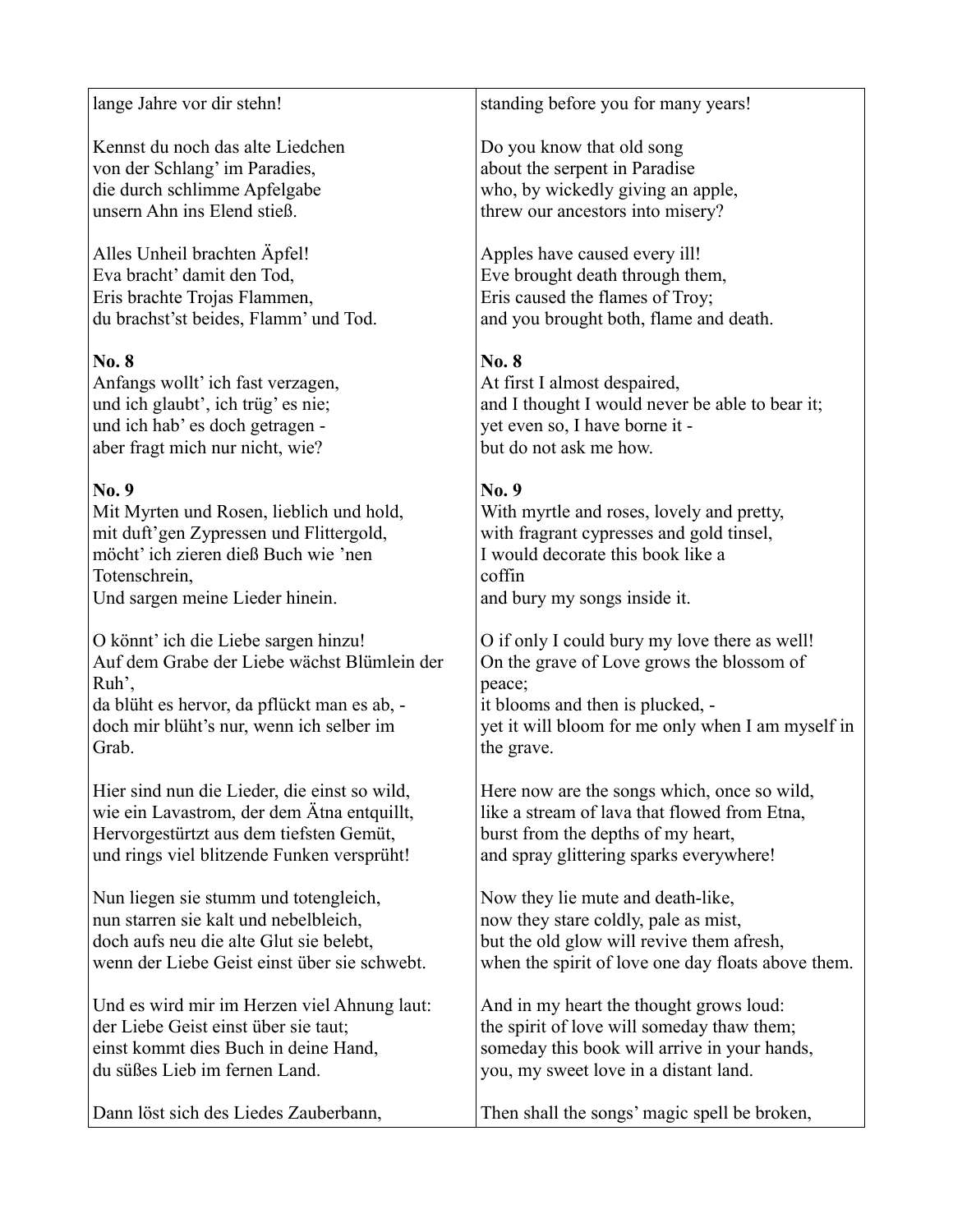| die blaßen Buchstaben schaun dich an,                  | and the white letters shall gaze at you;                                   |
|--------------------------------------------------------|----------------------------------------------------------------------------|
| sie schauen dir flehend ins schöne Aug',               | they'll gaze beseechingly into your lovely eyes,                           |
| und flüstern mit Wehmut und Liebeshauch.               | and whisper with sadness and a breath of love.                             |
| Ombra mai fu<br>(Handel, Xerxes)                       | **************************************<br>Never was the shade              |
| Ombra mai fu                                           | Never was the shade                                                        |
| di vegetabile                                          | of any (vegetable) plant                                                   |
| cara ed amabile                                        | more dear or lovely                                                        |
| soave piu                                              | or sweet.                                                                  |
| Liber scriptus proferetur<br>(Verdi, Messa de Requiem) | **************************************<br>A written book will be presented |
| Liber scriptus proferetur,                             | A written book will be presented,                                          |
| in quo totum continetur,                               | which contains everything                                                  |
| unde mundus judicetur.                                 | for which the world will be judged.                                        |
| Judex ergo cum sedebit,                                | Therefore when the Judge takes His seat,                                   |
| quidquid latet apparebit:                              | whatever is hidden will be revealed:                                       |
| nil inultum remanebit.                                 | nothing shall remain unavenged.                                            |
| Litanei<br>(Schubert)                                  | **************************************<br>Litany                           |
| Ruhn in Frieden alle Seelen,                           | Rest in peace all souls                                                    |
| die vollbracht ein banges Quälen,                      | who have ended an anxious anguish,                                         |
| die vollendet süßen Traum,                             | who have finished a sweet dream,                                           |
| lebensatt, geboren kaum,                               | flush with life, barely born,                                              |
| aus der Welt hinüber schieden.                         | departed from this world.                                                  |
| Alle Seelen ruhn in Frieden!                           | Rest in peace all souls!                                                   |
| Liebevoller Mädchen Seele,                             | Maiden's souls full of love,                                               |
| deren Tränen nicht zu zählen,                          | whose tears, innumerable,                                                  |
| die ein falscher Freund verließ,                       | who were abandoned by a false,                                             |
| und die blinde Welt versteiß:                          | and were cast out by the blind world:                                      |
| alle, die von hinnen schieden,                         | all departed from here,                                                    |
| alle Seelen ruhn in Frieden!                           | Rest in peace all souls!                                                   |
| Und die nie der Sonne lachten,                         | And those who never laughed at the sun,                                    |
| unterm Mond auf Dornen wachten,                        | keeping watch over thorns under the moon,                                  |